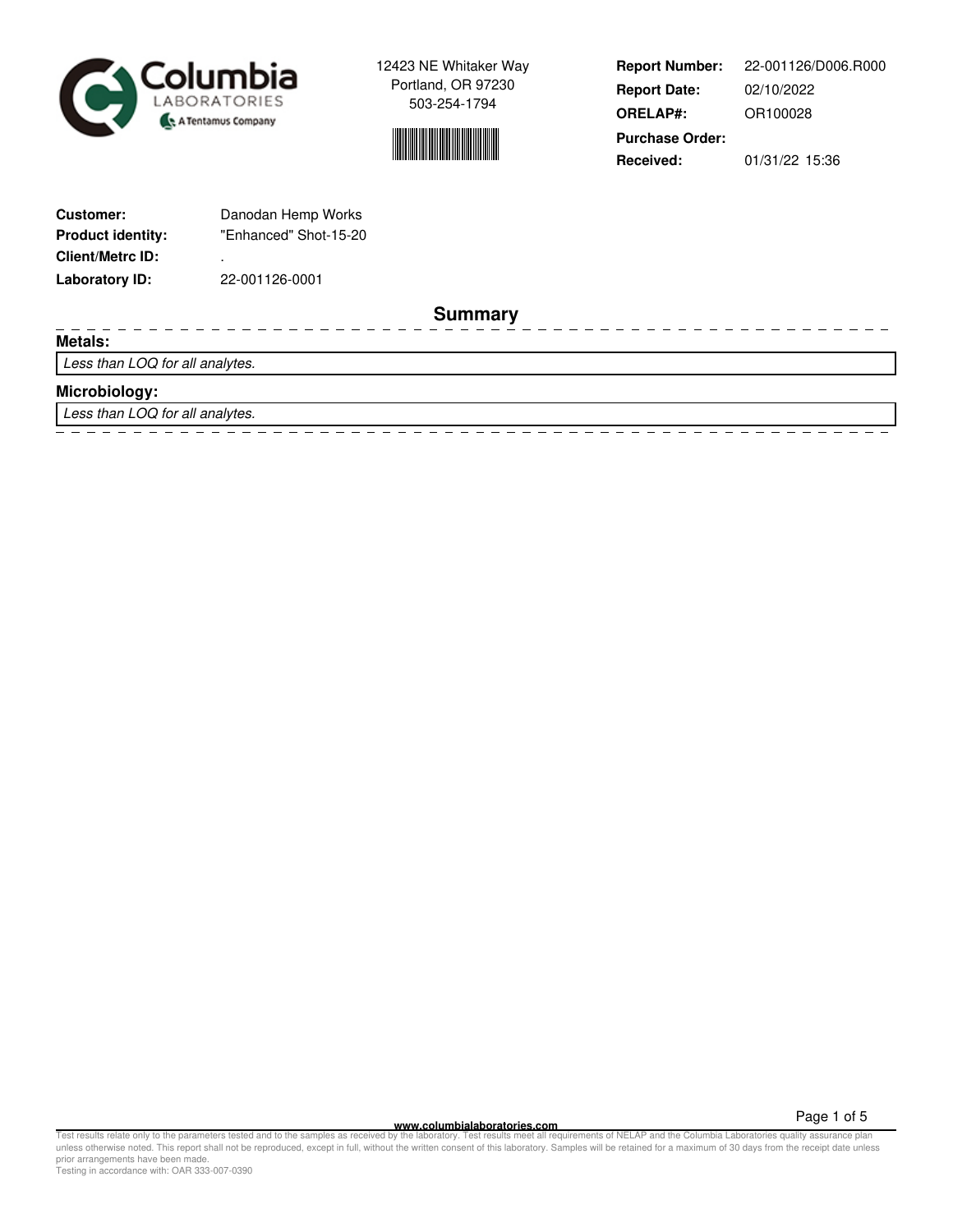



**Report Number: Report Date: ORELAP#:** 02/10/2022 OR100028 **Received:** 01/31/22 15:36 **Purchase Order:** 22-001126/D006.R000

| Customer:                   | Danodan Hemp Works<br>6019 NE MLK Jr Blvd<br>Portland Oregon 97211<br>United States of America (USA) |
|-----------------------------|------------------------------------------------------------------------------------------------------|
| <b>Product identity:</b>    | "Fnhanced" Shot-15-20                                                                                |
| Client/Metrc ID:            |                                                                                                      |
| <b>Sample Date:</b>         |                                                                                                      |
| <b>Laboratory ID:</b>       | 22-001126-0001                                                                                       |
| <b>Evidence of Cooling:</b> | No                                                                                                   |
| Temp:                       | 19.8 °C                                                                                              |
| Relinquished by:            | Client                                                                                               |

## **Sample Results**

| Microbiology            |         |        |              |            |              |          |                         |                     |   |
|-------------------------|---------|--------|--------------|------------|--------------|----------|-------------------------|---------------------|---|
| Analyte                 | Result  | Limits | <b>Units</b> | <b>LOQ</b> | <b>Batch</b> | Analyze  | <b>Method</b>           | <b>Status Notes</b> |   |
| Aerobic Plate Count     | $<$ LOQ |        | ctu/g        | 10         | 2200847      | 02/03/22 | AOAC 990.12 (Petrifilm) |                     | X |
| E.coli                  | $<$ LOQ |        | ctu/g        | 10         | 2200845      | 02/03/22 | AOAC 991.14 (Petrifilm) |                     | Х |
| <b>Total Coliforms</b>  | $<$ LOQ |        | ctu/g        | 10         | 2200845      | 02/03/22 | AOAC 991.14 (Petrifilm) |                     | X |
| Staphylococcus aureus   | $<$ LOQ |        | ctu/g        | 10         | 2200848      | 02/02/22 | AOAC 2003.07            |                     | X |
| Mold (RAPID Petrifilm)  | $<$ LOQ |        | ctu/g        | 10         | 2200846      | 02/04/22 | AOAC 2014.05 (RAPID)    |                     | X |
| Yeast (RAPID Petrifilm) | $<$ LOQ |        | ctu/g        | 10         | 2200846      | 02/04/22 | AOAC 2014.05 (RAPID)    |                     | х |
| Pseudomonas spp.        | $<$ LOQ |        | ctu/g        | 10         | 2200916      | 02/04/22 | ISO 13720:1995          |                     | Χ |
| Allergens               |         |        |              |            |              |          |                         |                     |   |
| Analyte                 | Result  | Limits | <b>Units</b> | <b>LOQ</b> | <b>Batch</b> | Analyze  | <b>Method</b>           | <b>Status Notes</b> |   |
| Gluten                  | $<$ LOQ |        | mg/kg        | 5.0        | 2201030      | 02/04/22 | AOAC 991.19 (mod.)      |                     | X |
| <b>Metals</b>           |         |        |              |            |              |          |                         |                     |   |
| Analyte                 | Result  | Limits | <b>Units</b> | <b>LOQ</b> | <b>Batch</b> | Analyze  | <b>Method</b>           | <b>Status Notes</b> |   |
| Arsenic                 | $<$ LOQ | 0.200  | mg/kg        | 0.0845     | 2201165      | 02/09/22 | AOAC 2013.06 (mod.)     | pass                | X |
| Cadmium                 | $<$ LOQ | 0.200  | mg/kg        | 0.0845     | 2201165      | 02/09/22 | AOAC 2013.06 (mod.)     | pass                | X |
| Lead                    | $<$ LOQ | 0.500  | mg/kg        | 0.0845     | 2201165      | 02/09/22 | AOAC 2013.06 (mod.)     | pass                | X |
| Mercury                 | $<$ LOQ | 0.100  | mg/kg        | 0.0423     | 2201165      | 02/09/22 | AOAC 2013.06 (mod.)     | pass                | х |

**WWW.columbialaboratories.com**<br>unless otherwise noted. This report shall not be reproduced, except in full, without the varitten consent of this laboratory. Test results meet all requirements of NELAP and the Columbia Labo

Testing in accordance with: OAR 333-007-0390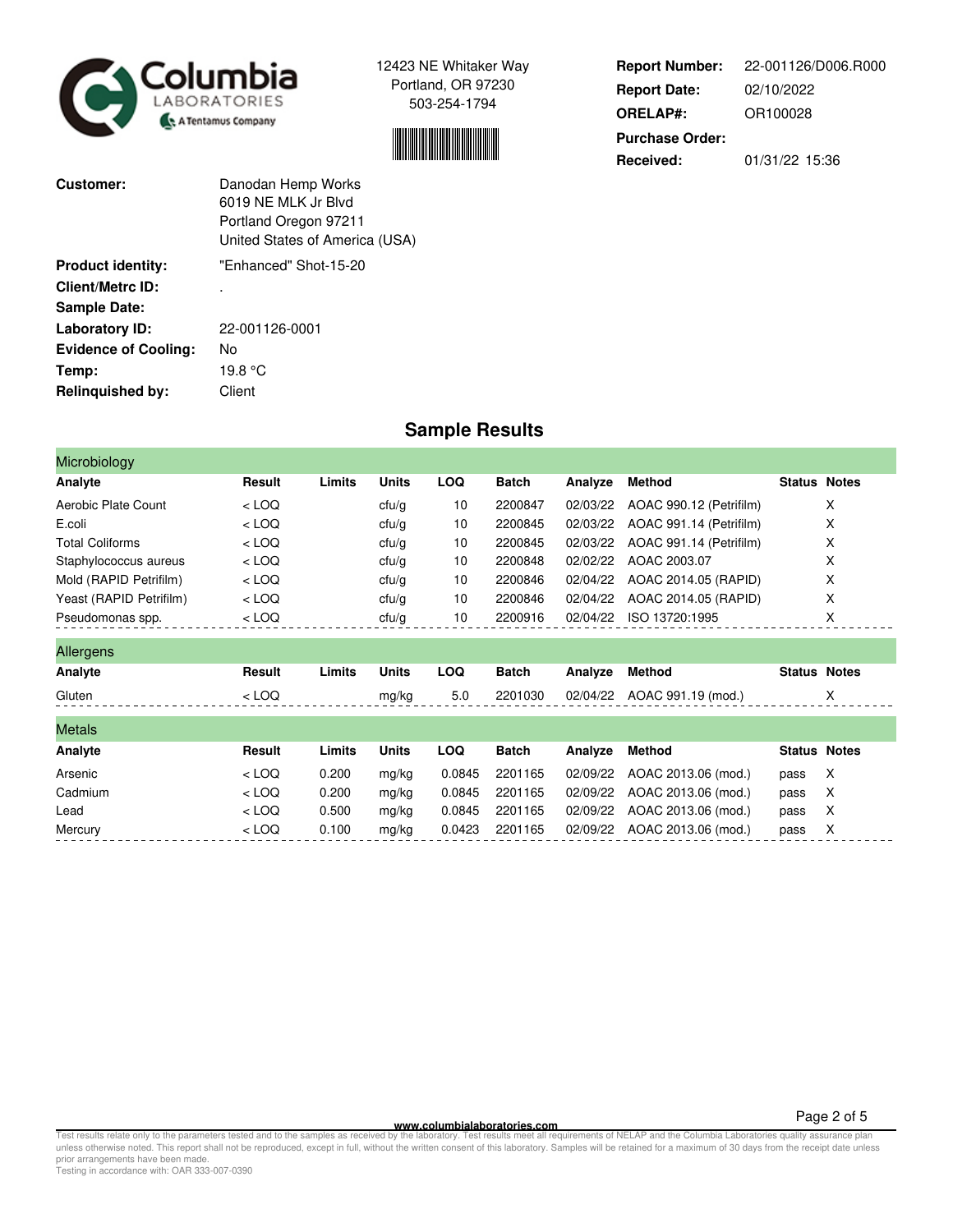



**Report Number: Report Date: ORELAP#:** 02/10/2022 OR100028 **Received:** 01/31/22 15:36 **Purchase Order:** 22-001126/D006.R000

These test results are representative of the individual sample selected and submitted by the client.

## **Abbreviations**

 **Limits:** Action Levels per OAR-333-007-0400, OAR-333-007-0210, OAR-333-007-0220, CCR title 16-division 42. BCC-section 5723

**Limit(s) of Quantitation (LOQ):** The minimum levels, concentrations, or quantities of a target variable (e.g., target analyte) that can be reported with a specified degree of confidence.

## **Units of Measure**

 $ctu/g =$  Colony forming units per gram mg/kg = Milligram per kilogram = parts per million (ppm) % wt =  $\mu$ g/g divided by 10,000

**Glossary of Qualifiers** X: Not ORELAP accredited.

Approved Signatory

Derrick Tanner General Manager

**www.columbialaboratories.com**

Page 3 of 5

Test results relate only to the parameters tested and to the samples as received by the laboratory. Test results meet all requirements of NELAP and the Columbia Laboratories quality assurance plan<br>unless otherwise noted. T prior arrangements have been made. Testing in accordance with: OAR 333-007-0390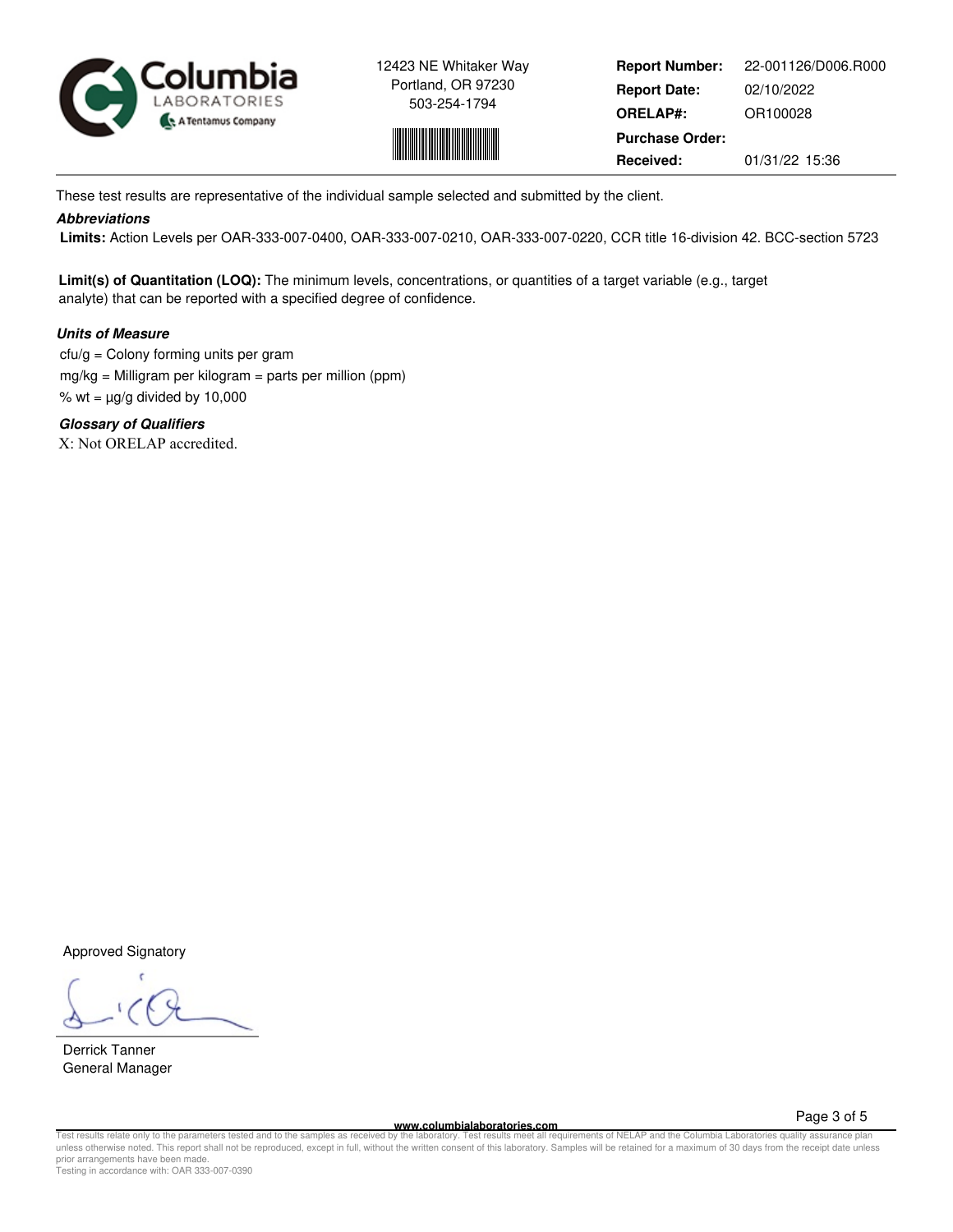



**Report Number: Report Date: ORELAP#:** 02/10/2022 OR100028 **Received:** 01/31/22 15:36 **Purchase Order:** 22-001126/D006.R000

| columbia           |
|--------------------|
| LABORATORIES       |
| A Tentamus Company |

| <b>Hemp Products</b>                                           |  |
|----------------------------------------------------------------|--|
| <b>Chain of Custody Record</b>                                 |  |
| Revision: 0.00 Control#: CF002 Rev: 02/27/2020 Eff: 02/27/2020 |  |
| ORELAP ID: OR100028                                            |  |

|                                                                                                                            | Company: Danodan Hempworks   |              |                            |                            |                    |                            | <b>Analysis Requested</b> |                            |                    |       |       |                                                                                                                                                                                    |                                                                                                                                                                                                                                     |                          |               |                   |  |
|----------------------------------------------------------------------------------------------------------------------------|------------------------------|--------------|----------------------------|----------------------------|--------------------|----------------------------|---------------------------|----------------------------|--------------------|-------|-------|------------------------------------------------------------------------------------------------------------------------------------------------------------------------------------|-------------------------------------------------------------------------------------------------------------------------------------------------------------------------------------------------------------------------------------|--------------------------|---------------|-------------------|--|
| Contact: Steven Sands<br>Street: 6019 NE MLK JR BLVD<br>Email Results: Steve@danodan.com<br>Billing (if different):<br>Lab |                              |              | Heavy Metals               | Count<br>Aerobic Plate     |                    |                            |                           |                            | Pseudomonas        |       |       | Report to State - □ METRC or □ Other:<br>Turn-around time: □ Standard □ Rush * □ Priority Rush *<br>*Ask for availability<br>Sampled by:<br>Sample<br>Report units<br>Serving size |                                                                                                                                                                                                                                     |                          |               |                   |  |
| ID                                                                                                                         | Client Sample Identification | Date         | Gluten                     |                            |                    | E Coli                     | Mold                      | Yeast                      | Staph              |       |       |                                                                                                                                                                                    | Type +                                                                                                                                                                                                                              | (potency)                | (edibles)     | Comments/Metrc ID |  |
|                                                                                                                            | 'Enhanced" Shot-15-20        | 1/27/22      | $\boldsymbol{\mathcal{U}}$ |                            | $\boldsymbol{\nu}$ | $\boldsymbol{\mathcal{U}}$ | ✓                         | $\checkmark$               | $\checkmark$       | J     |       |                                                                                                                                                                                    | $\blacksquare$                                                                                                                                                                                                                      |                          |               |                   |  |
|                                                                                                                            | "Moderate" Shot-10-12        | 1/27/22      | $\checkmark$               | $\checkmark$               | J                  | J                          | ✓                         | $\boldsymbol{\mathcal{U}}$ | J                  | J     |       |                                                                                                                                                                                    | $\blacktriangledown$                                                                                                                                                                                                                | $\overline{\phantom{0}}$ |               |                   |  |
|                                                                                                                            | Energy-02                    | 1/27/22      | J                          | $\checkmark$               | $\boldsymbol{\nu}$ | J                          | ✓                         | $\boldsymbol{\nu}$         | $\boldsymbol{\nu}$ | J     |       |                                                                                                                                                                                    | $\blacktriangledown$<br>T                                                                                                                                                                                                           |                          |               |                   |  |
|                                                                                                                            | Calm-03                      | 1/27/22      | $\boldsymbol{\mathcal{U}}$ | $\checkmark$               | J                  | v                          | v                         | ✓                          | $\checkmark$       | v     |       |                                                                                                                                                                                    | ×<br>T                                                                                                                                                                                                                              |                          |               |                   |  |
|                                                                                                                            | Sleep-03                     | 1/27/22      | J                          | $\boldsymbol{\mathcal{U}}$ | v                  | v                          | J                         | $\boldsymbol{\mathcal{U}}$ | ✓                  | v     |       |                                                                                                                                                                                    | $\ddot{\phantom{0}}$                                                                                                                                                                                                                |                          |               |                   |  |
|                                                                                                                            |                              | 1/27/22      |                            |                            |                    |                            |                           |                            |                    |       |       |                                                                                                                                                                                    |                                                                                                                                                                                                                                     |                          |               |                   |  |
|                                                                                                                            |                              | 1/27/22      |                            |                            |                    |                            |                           |                            |                    |       |       |                                                                                                                                                                                    |                                                                                                                                                                                                                                     |                          |               |                   |  |
|                                                                                                                            |                              | 1/27/22      |                            |                            |                    |                            |                           |                            |                    |       |       |                                                                                                                                                                                    |                                                                                                                                                                                                                                     |                          |               |                   |  |
|                                                                                                                            |                              | 1/27/22      |                            |                            |                    |                            |                           |                            |                    |       |       |                                                                                                                                                                                    |                                                                                                                                                                                                                                     |                          |               |                   |  |
|                                                                                                                            |                              | 1/27/22      |                            |                            |                    |                            |                           |                            |                    |       |       |                                                                                                                                                                                    |                                                                                                                                                                                                                                     |                          |               |                   |  |
|                                                                                                                            | Relinquished By:             | Time<br>Date |                            |                            |                    | Received by:               |                           |                            |                    | Date  | Time  |                                                                                                                                                                                    |                                                                                                                                                                                                                                     |                          | Lab Use Only: |                   |  |
|                                                                                                                            |                              | 13/22 3:45p  |                            | MV                         |                    |                            |                           |                            |                    | 13122 | 15.36 |                                                                                                                                                                                    | Evidence of cooling: $\Box$ yes $\Box$ No - Temp (°C): $\Box$ \cdots \cdots \cdots \cdots \cdots \cdots \cdots \cdots \cdots \cdots \cdots \cdots \cdots \cdots \cdots \cdots \cdots \cdots \cdots \cdots \cdots \cdots \cdots \cdo |                          |               |                   |  |
|                                                                                                                            |                              |              |                            |                            |                    |                            |                           |                            |                    |       |       |                                                                                                                                                                                    | Prelog storage:<br>t - Sample type codes: Topicals (L) ; Edibles (E) ; Tincture (T) ; Bath Salts (S); Beverages (B)                                                                                                                 |                          |               |                   |  |

Report unit options: % ; mg/g ; mg/serving

Samples submitted to CL with testing requirements constitute an agreement for services in accordance with the current terms of service associated with this COC. By signing "Relinquished by" you are agreeing to these terms.

12423 NE Whitaker Way<br>Portland, OR 97230

P: (503) 254-1794 | Fax: (503) 254-1452 info@columbialaboratories.com

 $\begin{tabular}{c} Page \hspace{0.2cm} of \\ \hline www.columbiaaboratories.com \\ \end{tabular}$ 

**WWW.columbialaboratories.com**<br>unless otherwise noted. This report shall not be reproduced, except in full, without the varitten consent of this laboratory. Test results meet all requirements of NELAP and the Columbia Labo